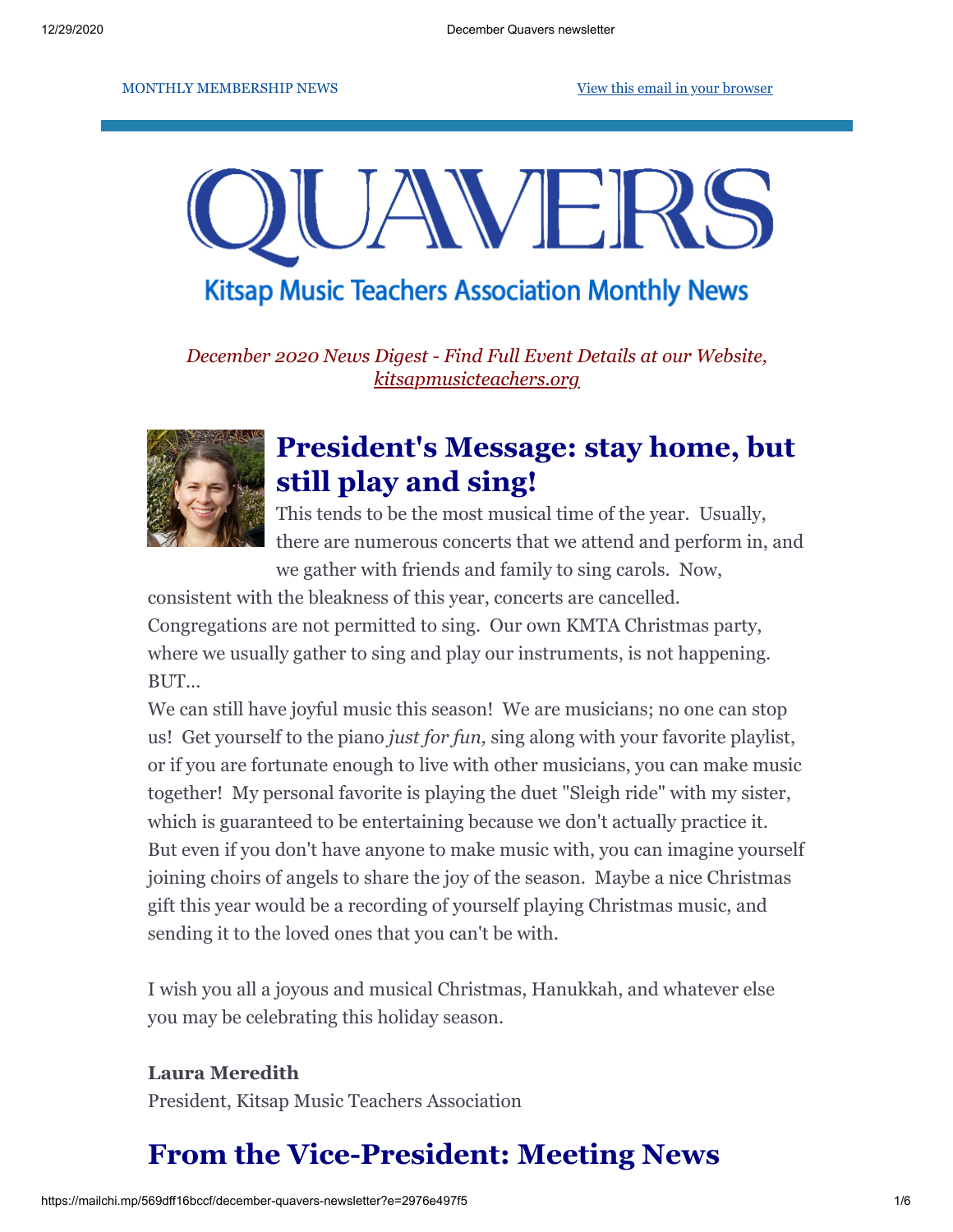

Our Christmas party has to be cancelled this year, unfortunately, but we do have an opportunity to be encouraged by a world-class speaker on December 8th! We are joining the Edmonds Chapter on Zoom to watch Brian Chung's presentation. A Zoom link will be emailed out as soon as I

receive it. Please join in real time if you can, otherwise the recording info will be sent out afterwards and available for the following two weeks. I wish all of my KMTA colleagues a blessed holiday season, and a happy new year!

#### **Melanie Stroud**

Vice President

# **Life Shaper or Artist Maker?**



Plan to join us for a virtual presentation by Brian Chung on an unusual day, Tuesday December 8 at 11 am. His talk is described as "an inspirational message that every music teacher in the country should hear," and reminds us of the impact we have as music teachers on our world and the future. Be on the lookout for a Zoom invite.

#### Brian Chung Bio:

Brian Chung is senior vice president emeritus of Kawai America Corporation where he served for over 31 years. He was also a two-term president of the Piano Manufacturers Association International, a past member of the Board of

Directors for NAMM (the International Music Products Association), a former chair of the Music Teachers National Association (MTNA) Foundation Fund Development Committee (1999-2019), a 2004 MTNA Foundation Fellow, a 2015 MTNA Endowment Fellow, recipient of the 2010 MTNA Distinguished Service Award and recipient of the 2019 MTNA Citation for Leadership. A frequent conference speaker, he is also co-author of Improvisation at the Piano (with Dennis Thurmond), coauthor of Recreational Music Making Handbook (with Brenda Dillon), and author of Expressions of Faith: Eight Inventive Explorations of Classic Hymns and Expressions of Christmas -- all published by Alfred Music.

Mr. Chung has an undergraduate degree in Business Administration from the University of Michigan, where he combined his musical and business interests. In addition to performing in the school's top jazz band, he spent summers as a pianist and musical director at Walt Disney World. After college, he traveled to London to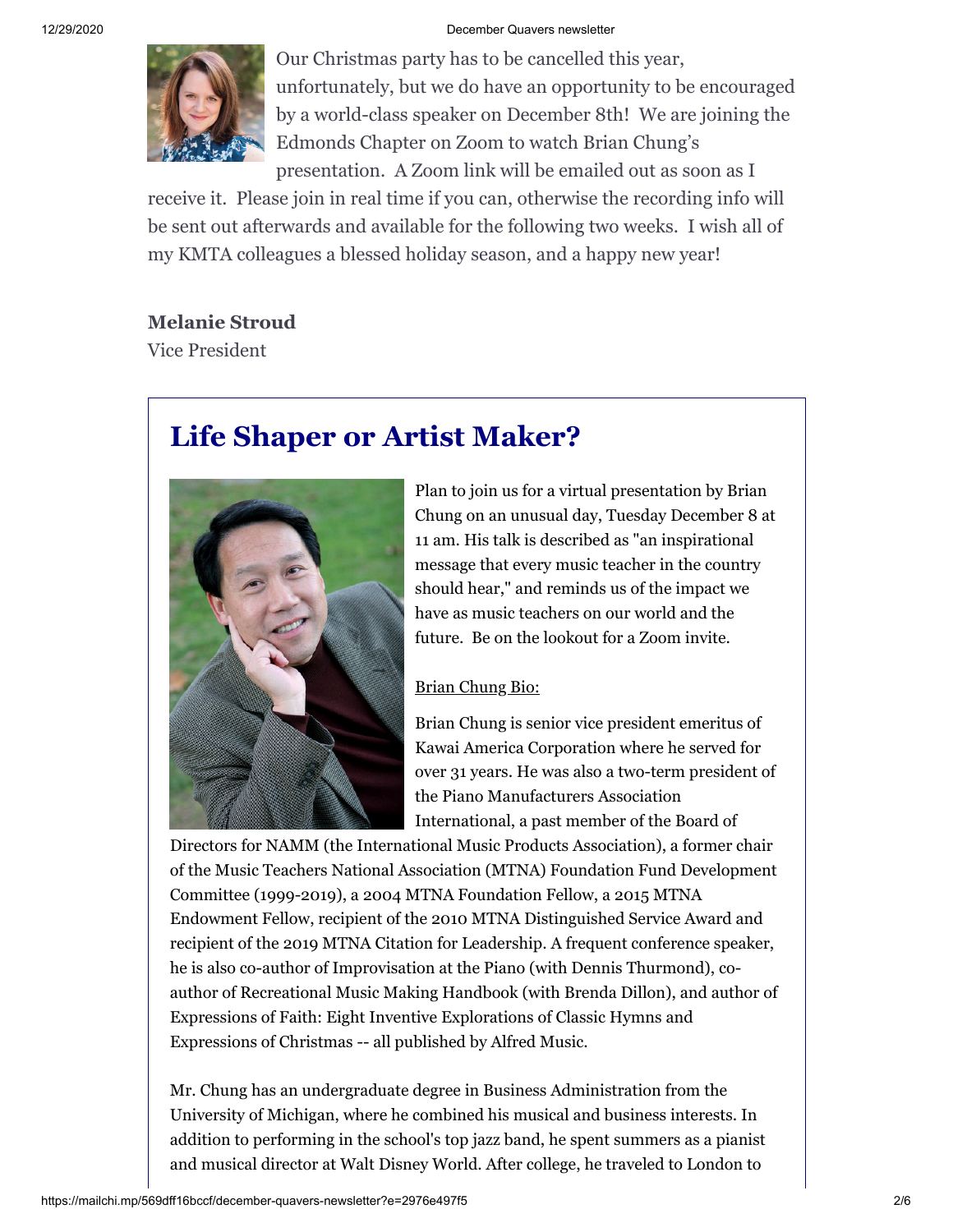study piano, conducting and improvisation at the Guildhall School of Music and Drama as a Rotary Foundation Scholar. Upon his return to the States, he was privileged to pursue jazz studies as the recipient of a grant from the National Endowment for the Arts.

After years as a professional musician and independent piano teacher, he continued his business education by completing a Master of Management Degree at the Kellogg Graduate School of Management at Northwestern University. His business pursuits eventually led him to Kawai America Corporation, where he served in senior management from 1988 until his retirement in 2020. With a diverse career that includes experience as a performer, arranger, teacher, author, speaker and music industry executive, Mr. Chung is devoted to the cause of advancing music participation across America.

### **Piano MAP Registrations due December 15**

Dear Piano Teachers,

Please put MAP registration on your ' To Do List'.

1. As always the deadline is December 15. Please register students as if it would run in-person, as in the past.

2. There is a [Music Artistry Progam FAQ and checklist](http://www.kitsapmusicteachers.org/map-faqs/) on our webpage if you need a reference.

3. Also please read [2020-2021 Booklet](https://wsmta.org/wp-content/uploads/2020/11/2020-2021-MAP-Booklet.pdf) on WSMTA site.

4. After you finish registration, please forward your confirmation email from WMSTA to me: [sungamble69@yahoo.com](mailto:sungamble69@yahoo.com)

Thank you!

Sun Gamble, NCTM [www.sunahnmusic.com](http://www.sunahnmusic.com/)

# **Strings Teachers: Register for MAP by January 15**

Thank you to all who have sent me your preliminary minutes for Strings MAP March 5 and 6. At this point it is difficult to know whether our event will take place in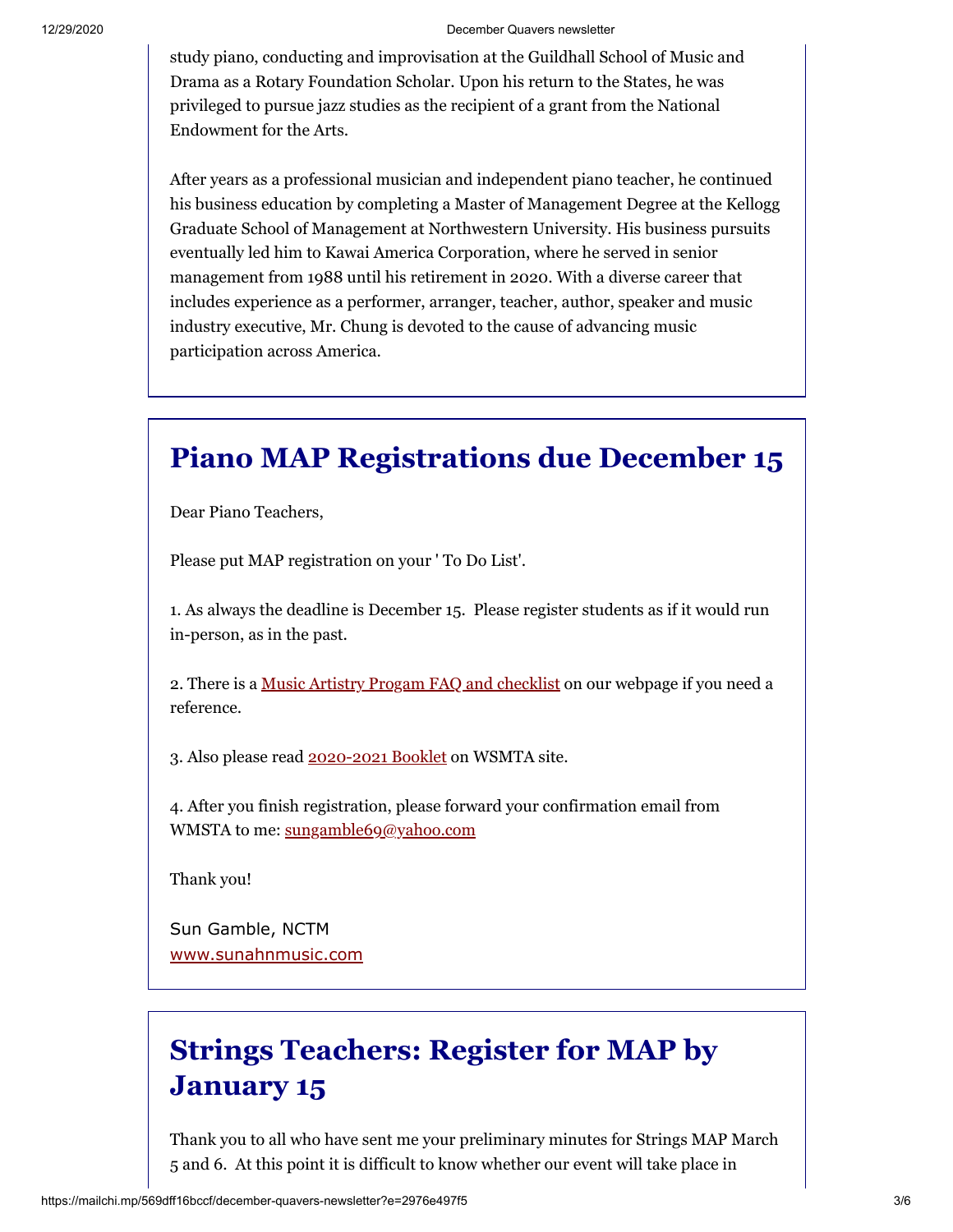person or online via Zoom, although it's looking likely that it will be online. The final decision will be made by January 8, a week prior to the registration deadline. If you would like to register students, but technology or computer equipment is a barrier, please let me know and we can likely work something out. December will fly by and our registration deadline will approach quickly in January. You are welcome to register as early as you'd like, if location/format is not a concern for you or your students. Registration is open now. If you have a preference for Friday or Saturday at the event and haven't notified me yet, please do so. If you would like to participate, but haven't provided me with your preliminary minutes, please check with me before you register. All registration information provided for piano teachers applies to strings teachers (aside from the registration deadline,) including the steps of registration (please see previous article.) If you have questions, don't hesitate to email me at [kurtzbein4@gmail.com](mailto:kurtzbein4@gmail.com).

Melanie Kurtzbein Strings Music Artistry Program Chair

## **Voice Teachers: Register for MAP by December 15**

Voice MAP (Music Artistry Program) will be held on February 7, either at the studio of Melanie Stroud or online with Leischen Moore from Pacific Lutheran University. Please let Melanie know ASAP at melaniejoymusic96@gmail.com if you plan to participate. Registration for Voice MAP is due on or before December 15th.

Melanie Stroud Voice Music Artistry Program Chair

# **Virtual Ensemble Projects: A highlight for instrumental students and teachers during the pandemic**

The virtual ensemble projects, a collaboration among instrumental teachers in KMTA, are underway and going well!

Several teachers joined forces for a virtual performance of Lord of the Dance back in October, and the [completed project](http://www.kitsapmusicteachers.org/virtual-performances/) is now accessible on our website. Thank you to all of our instrumental teachers who participated in this project, and thank you to Madison Hennings, our skilled technician and producer!

Up next: three Christmas virtual ensembles will be performed by more than 70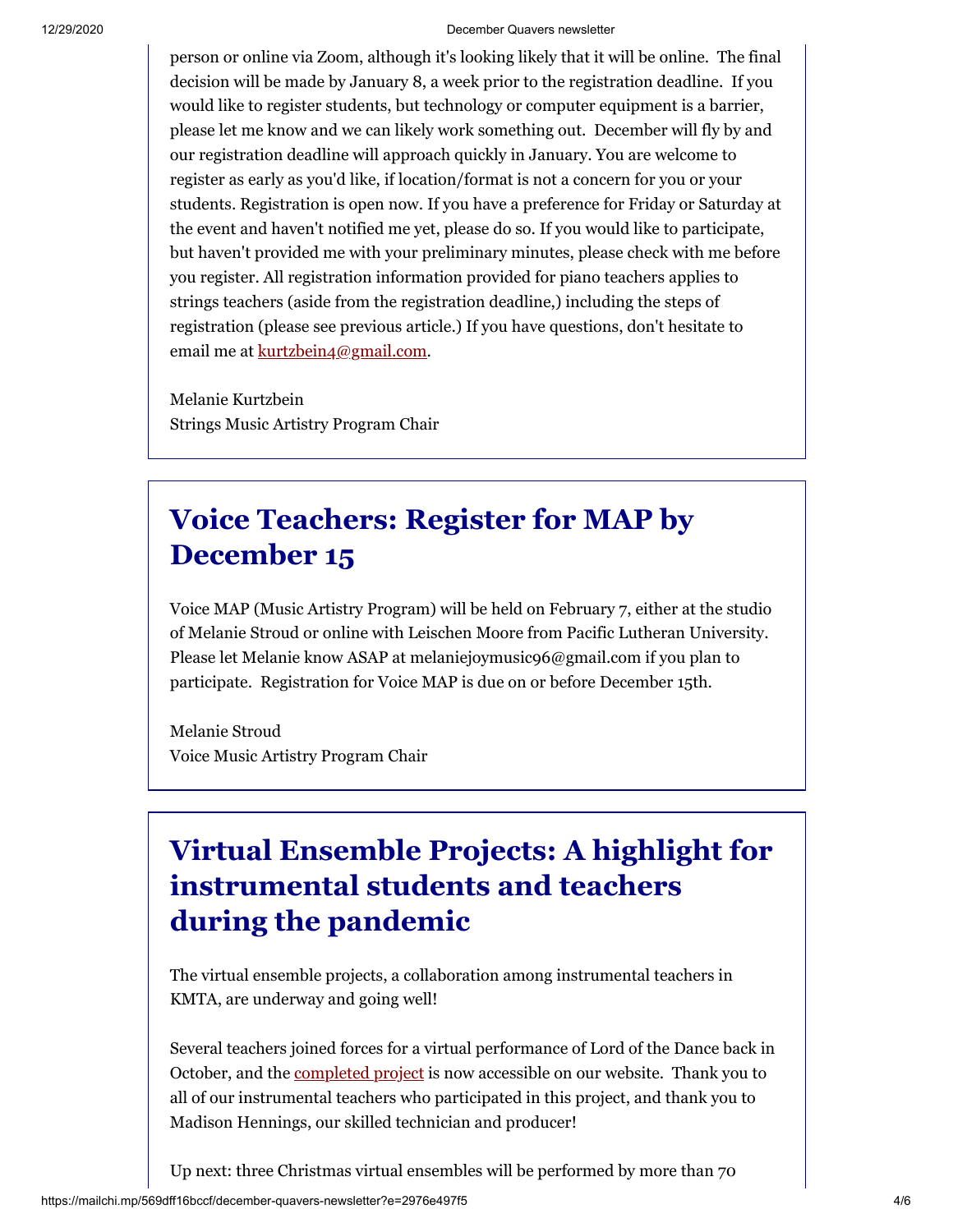students of KMTA teachers. Watch for them on the KMTA Christmas playlist! Links will also be posted on the website, password protected. As a reminder to instrumental teachers, please submit your student videos to Madison Hennings by this Friday, December 4. Please double check that students have tuned carefully to A440, each video is in landscape format and sharable with Madison (send an email to Madison which contains a sharable LINK to each student video, listed after each student's name.) Also remind parents to complete the online permission slip. If you have any questions, please contact Cathy Gabby at catherinegabby@gmail.com.

Stay tuned for information in the new year from Jane Melin, who will head up this season's third and final virtual student ensemble project to be performed in the spring!

Melanie Kurtzbein Non-Keyboard Chapter Representative

### **Christmas Playlist**

Don't forget, in lieu of Christmas at the Mall, we are creating a Christmas playlist on the KMTA YouTube channel, and would love to have as many students as would like to contribute! There is no set time frame for contributions, so as soon as students are ready, here is what you should have them do:

1) Record a video performance. They will be naming their own video, so including the piece and composer/arranger is helpful, and they can include their full name, first name only, whatever they want others to see.

2) Upload to their own YouTube account, on the "unlisted" setting. YouTube accounts are now automatically connected to all Google accounts. (If they do not have a Google account but you do, they can send their video to you.)

3) Send the link to you. You may want to review their performance, and then send their link to Laura Meredith (laurasletsplaymusic@gmail.com), who will add it to our unlisted playlist.

You can advise your students that they are free to switch their own video to "private" at any time if they do not want it visible any longer.

We will send out the playlist link once there are a few submissions there to enjoy!

# **Do you have info to distribute to KMTA?**